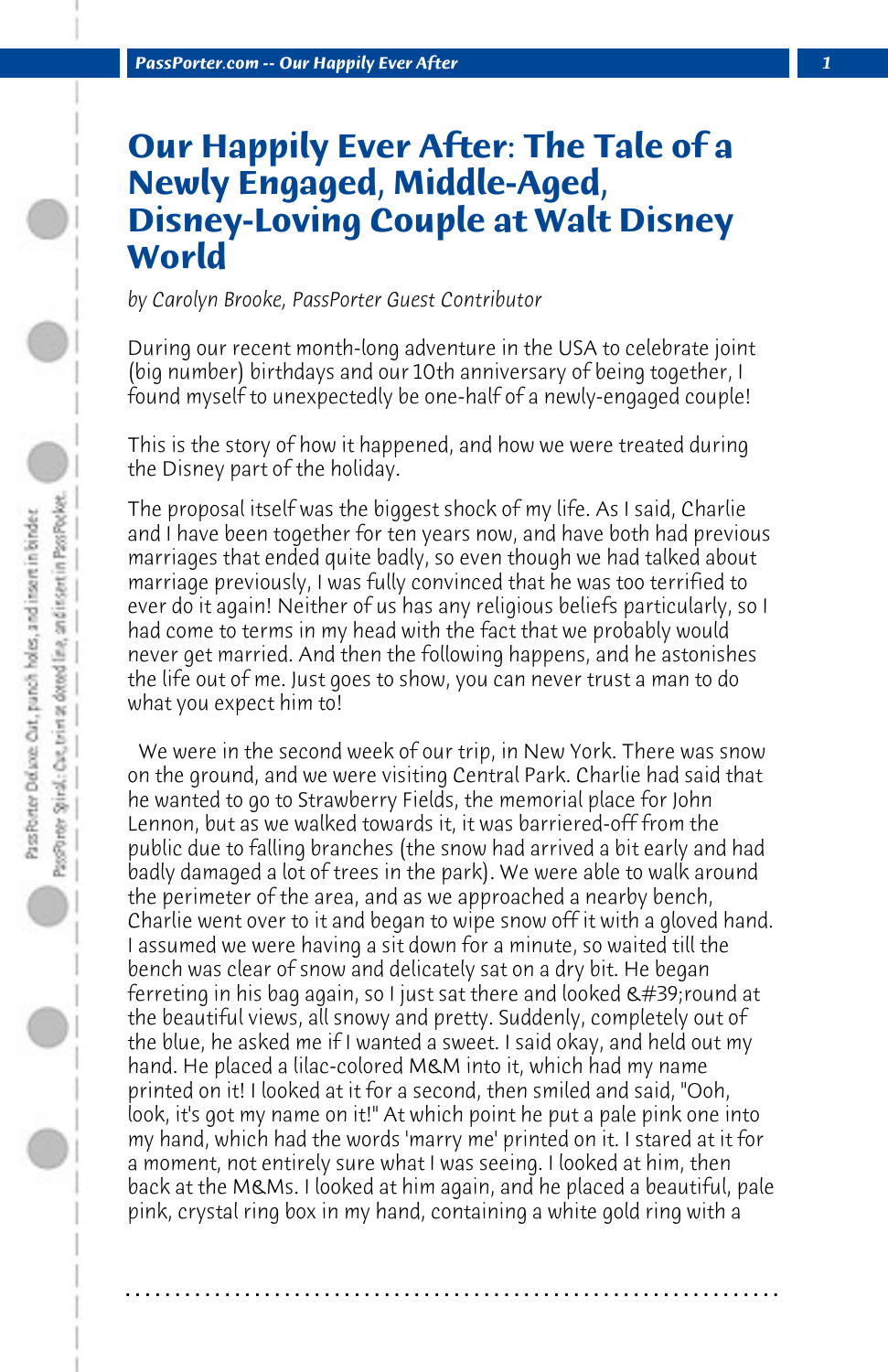huge pink sapphire and diamonds. He looked at me with hope, I began to cry, and after asking him, "If I said no, can I still keep the ring," eventually managed to say, "YES!"

 Fast forward another week, when we arrived at Old Key West for the second half of our vacation. Upon checking in, we were given a package of leaflets, information, maps, plus our Key to the World cards. Then, the cast member checking us in began plying us with badges, "We're Celebrating!", "Happy Birthday!", and "Happy Anniversary!" Then I told him we had just got engaged, so he happily shoved another couple at us, "Just Engaged!" Phew!

We wrote our names on the Just Engaged badges, and Charlie pinned his to his backpack. I wore mine proudly on my chest all the time! The good wishes and "Congratulations!" we received from cast members and other guests were absolutely wonderful, from the other couples we chatted to who were also 'just engaged,' to the apparent surprise of some cast members when they realized we were actually just engaged, and not celebrating a wedding anniversary!

 We met one or two cast members who spotted a badge, and went to say Happy Anniversary, until they realized we were not wearing anniversary badges. I guess because we are a little bit older and not 'love's young dream,' it was kind of expected that we wouldn't be recently engaged, which was a surprising attitude sometimes. Hey, why shouldn't older people get engaged?

 It was also quite amusing to be congratulated unexpectedly. As the weeks wore on, we sometimes forgot about our engagement, and were taken by surprise on a couple of occasions by someone coming up from behind us, giving their congratulations when they spotted the button on Charlie  $\&\#39$ ; s backpack! It didn't seem to matter where we were when we wore the badges, we got best wishes at Universal, Denny's, and even Wal-Mart on one occasion!

 We didn't expect or receive any special treatment or free desserts because of the badges, which was fine by us. It was just wonderful to have complete strangers share in our love and joy at being together, in the Happiest Place on Earth!

*About The Author: Carolyn lives in the UK, first fell in love with Walt Disney World in 1989, and has visited 10 times since then, as well as six visits to Disneyland Paris. Her dream is to live in a fairytale castle with her handsome prince; failing that, regular visits to any Disney park anywhere in the world will do!*

**. . . . . . . . . . . . . . . . . . . . . . . . . . . . . . . . . . . . . . . . . . . . . . . . . . . . . . . . . . . . . . . . . .**